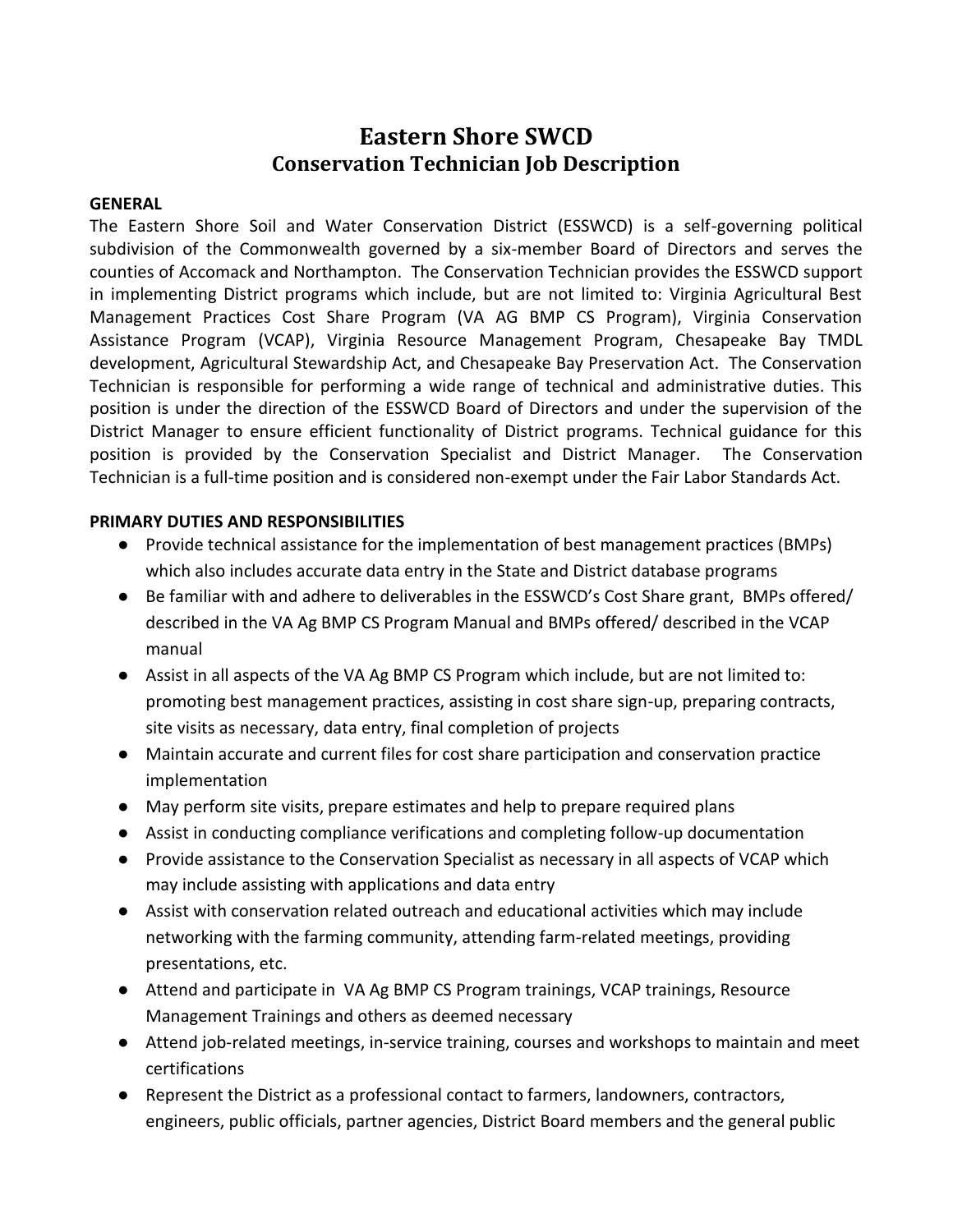- Assist with and provide support for additional grants that pertain to conservation practices
- Obtain and maintain DCR Conservation Planner Certification
- Attends and participates in District Board meetings and the Technical Review Committee
- Prepares monthly written report to the District Manager and presents to the District Board
- Cross-trains with other District and NRCS employees to provide assistance as needed
- Attend ES Groundwater Committee meetings representing the District if Conservation Specialist cannot attend.
- Adhere to District policies and guidelines
- Assists with preparation of reports as necessary
- Any other duties assigned by the District Manager or District Board.

### **KNOWLEDGE, SKILLS AND ABILITIES REQUIRED**

- High school diploma or equivalent
- Must have valid VA Driver's license
- Knowledge of agricultural operations and conservation issues related to agriculture and water quality
- Proficient in Microsoft Office computer programs such as Word, Excel, PowerPoint and use of Google programs, and Email applications
- Ability to communicate effectively, both orally and in writing
- Ability to speak comfortably before large groups
- Ability to work independently as a self-starter and manage time in an efficient manner to meet deadlines
- Ability to multitask, prioritize, and stay organized in a fast paced environment
- Ability to maintain effective working relationships as a team player
- Ability to interpret technical standards, specifications, program policies and guidelines

## **DESIRABLE KNOWLEDGE, SKILLS AND ABILITIES**

- Associate or Bachelor's degree in field related to agriculture, agronomy, natural resources, environmental science or closely related field and /or equivalent experience or combination of education and equivalent experience
- Farm background/ Agricultural experience
- Knowledge of Agricultural operations and conservation issues as related to agriculture
- Experience with and ability to utilize Geographic Information Systems (GIS) and Global Positioning Systems
- Ability to understand, interpret and use various maps, aerial photography and soils information
- Knowledge of conservation issues related to non-point source pollution and the Chesapeake Bay Water Improvement Plan

## **PHYSICAL CONDITIONS AND NATURE OF WORK**